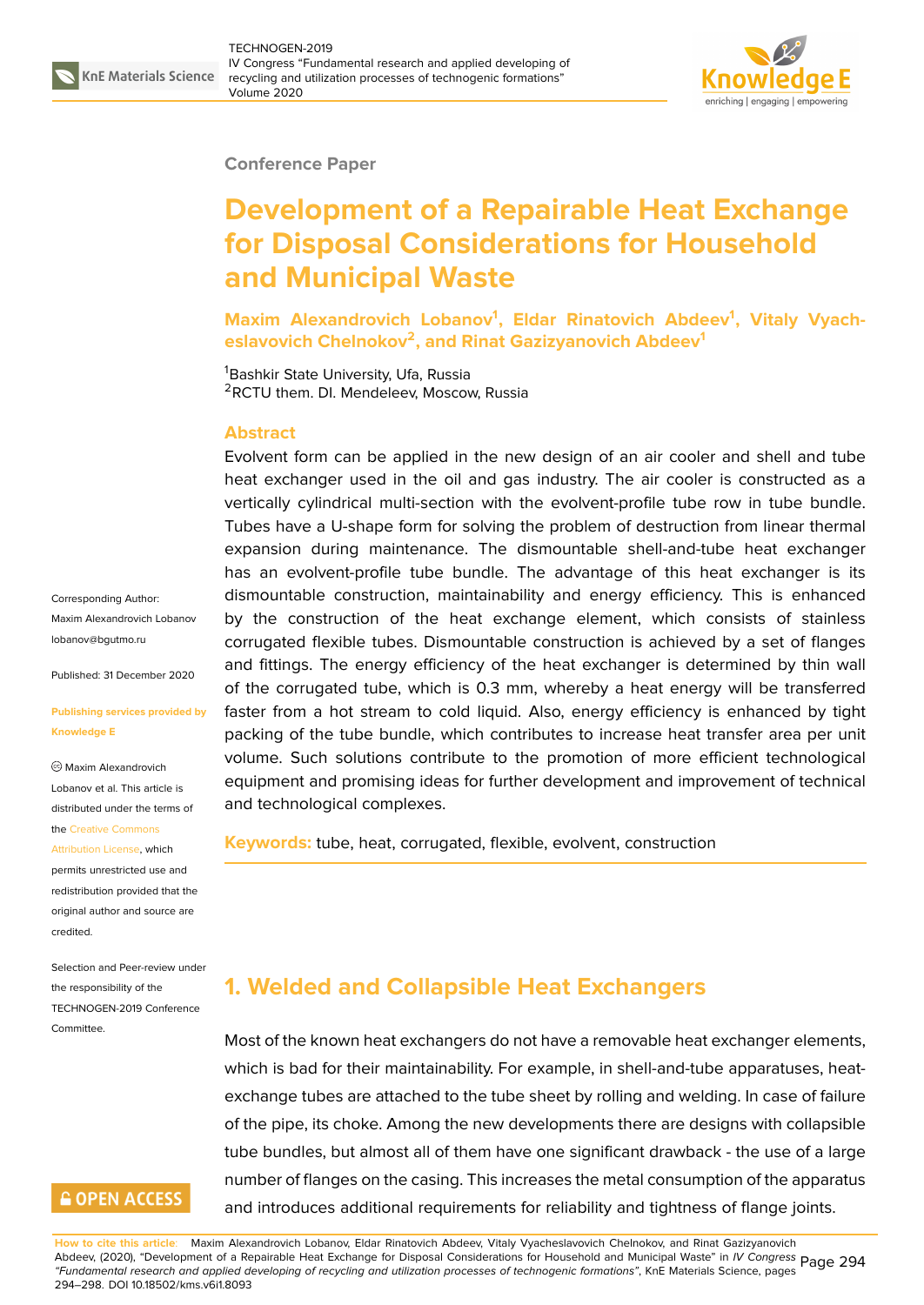Plate heat exchangers are also known in which special gaskets of complex shape are placed between the plates. After disassembling and repairing the heat exchanger, the gaskets require replacement, which is quite costly for the owner of the device.

A shell-and-tube heat exchanger has been developed, which is devoid of the above disadvantages.

### **2. Scopes of the New Heat Exchanger**

The heat exchange element is a corrugated stainless steel pipe. According to the product passport, the maximum working pressure is 1.5 MPa, the maximum working temperature is 150 <sup>∘</sup> C. The heat exchanger under consideration covers many areas of industry, with the exception of the oil industry, due to the ban on the use of pipes with welds according to GOST R 53677-2009.

## **3. The Design of the Heat Exchange Section**

The apparatus consists of one or more heat-exchange sections located in the housing [1]. The case itself has several design options, depending on the following initial parameters:

- internal pressure;
- maximum working temperature;
- coolant costs;
- number of heat exchange sections;
- the presence in the design of the "pipe-in-pipe" heat exchanger.

The heat exchange section consists of a tube bundle and a frame for it. The tube bundle is made of corrugated steel pipes (Fig. 3). This bundle is placed in a frame consisting of a collector, annular partitions, studs, nuts and restriction pipes (Fig. 4). The annular partitions have three types: with a cutout near the casing, with a cutout near the collector and thickened extreme partitions. Also among the structural elements of the heat exchange section there are fitting connections and ring gaskets.

### **4. Benefits of the New Heat Exchanger**

The collapsible design is achieved through a threaded connection. Each pipe is connected to the distribution chamber using a gasket fitting. Corrugated pipes have two types of fitting fastening - with pipe rolling and union nut or with the use of a threaded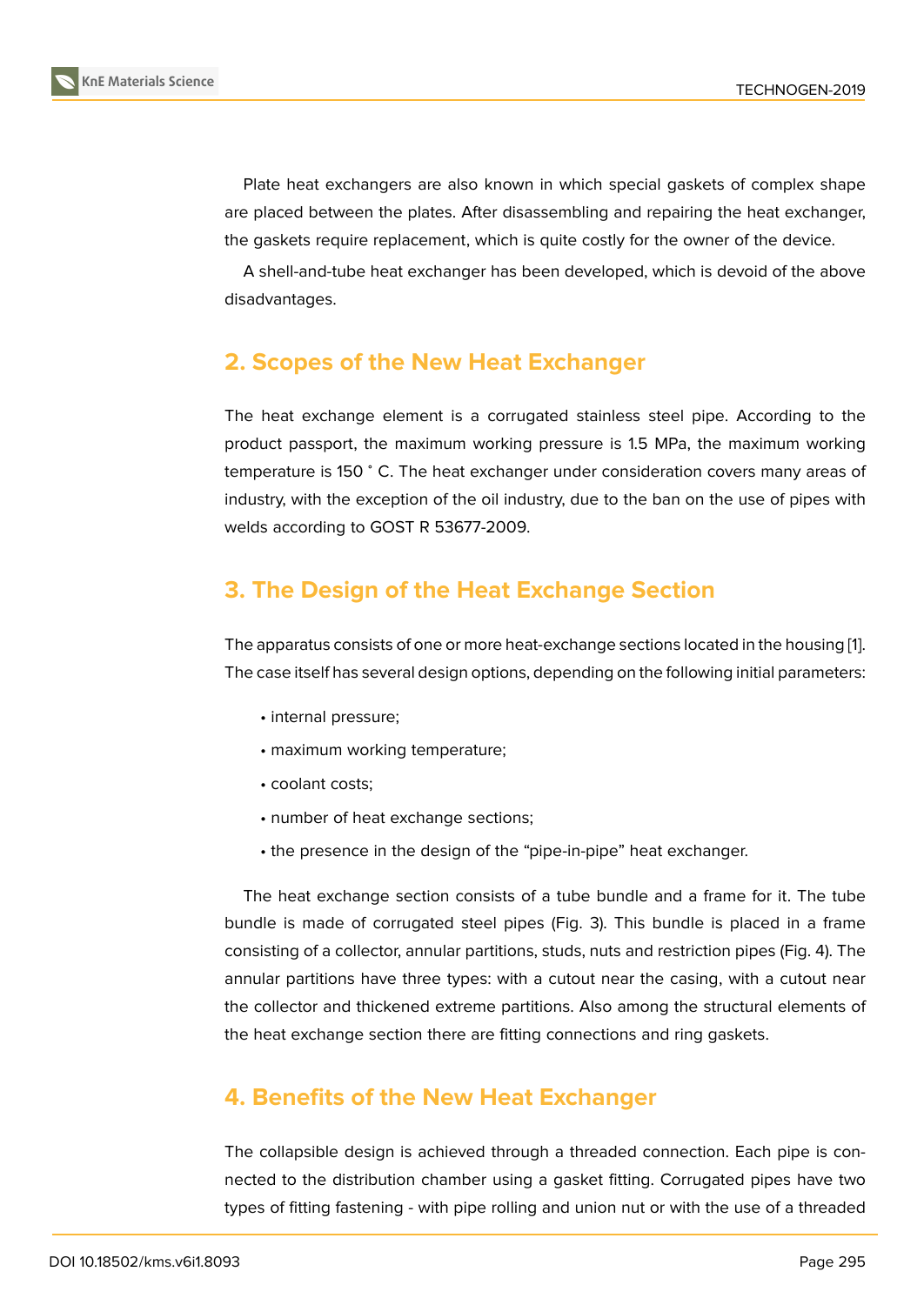



**Figure** 1: The shape of the heat exchange pipe, curved according to involute



**Figure** 2: Sketch of a household collapsible involute-profile heat exchanger

fitting, union nut and circlip with an annular gasket. If you use the first case, then to the holes in the tube sheet, it is necessary to weld the pipes with external thread under the thread of the union nut. In the second case, it is enough to make holes in the tube sheet to place a fitting in them, which on the reverse side will be twisted with a nut with an annular gasket. This technical solution allows you to quickly replace the entire heat exchange section with a new one, while a damaged or clogged pipe is replaced in the dismantled waste section.

Depending on the length of the casing or customer requirements, the number of heatexchange sections can be varied. Two sections are able to connect with each other by mounting one extreme thickened partition to another using studs and nuts similar to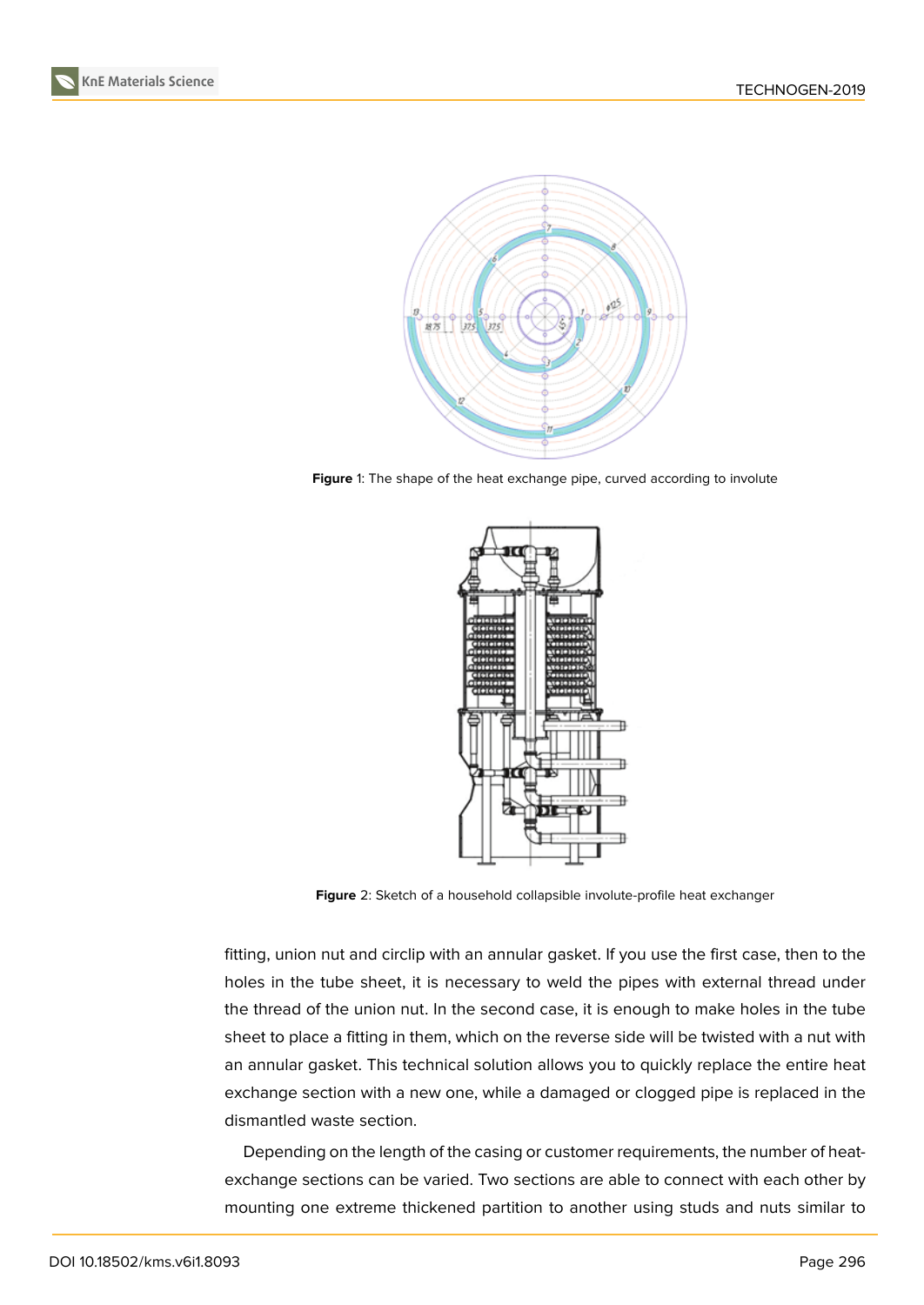



**Figure** 3: Model of involute profile tube bundle



**Figure** 4: Frame for a tube bundle

flanges. The corrugated pipes themselves of the sections mounted to each other are connected using a sleeve, thereby forming a multi-sectional structure. Between the two sections are placed restrictive pipes. Such design and technological solutions make it possible to increase the number of heat-exchange sections in an existing apparatus at the discretion of the customer. For this, a new cylindrical shell is additionally placed in order to expand the internal space under the new section.

Maintainability and reliability are due to the fact that the heat exchange elements are corrugated thin-walled metal pipes. They are not scarce, and when disassembling, repairing and assembling, little money is spent on replacing ring gaskets. The characteristic bending of the heat exchange tubes along the involute protects their joints